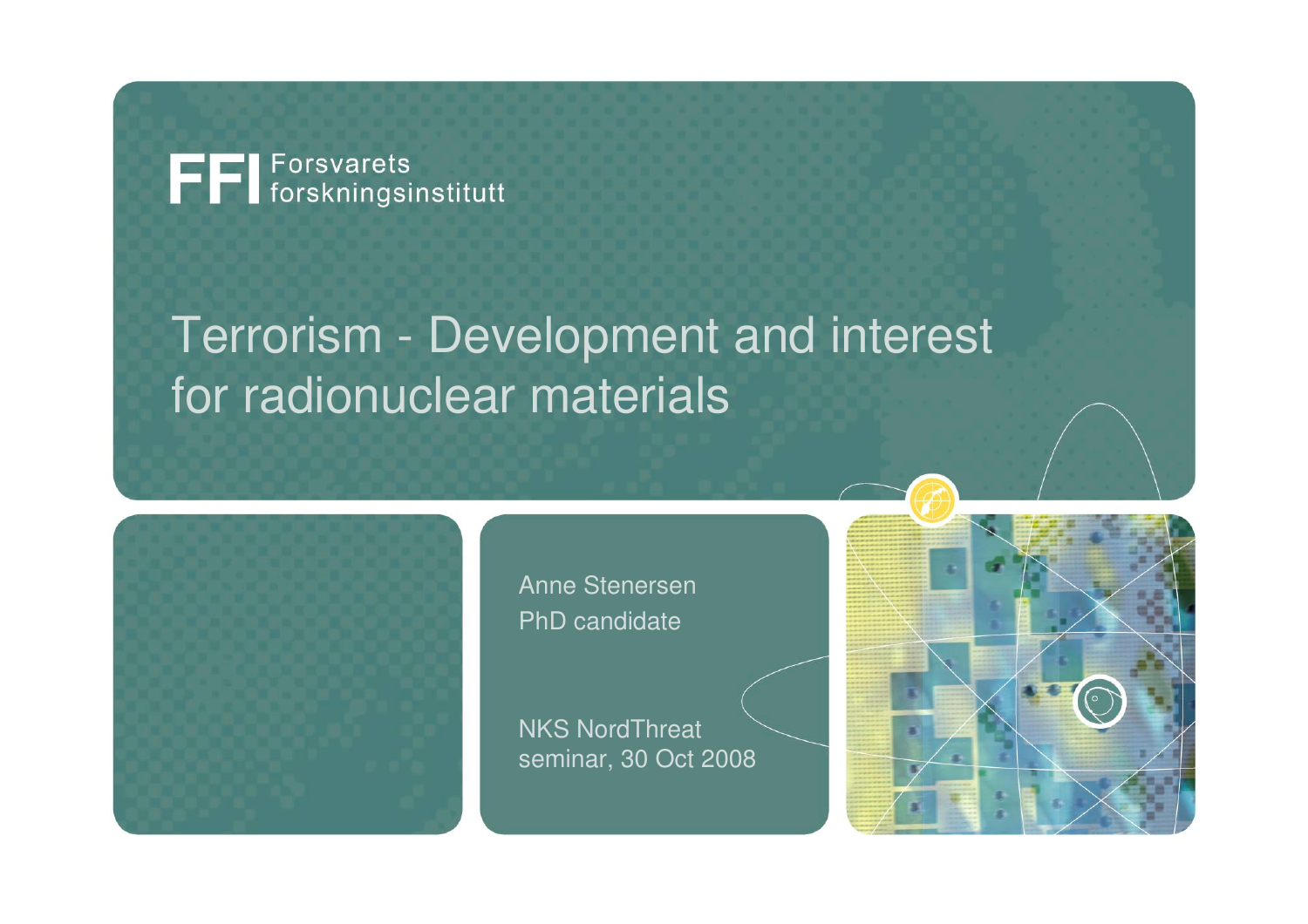## Agenda



- •New trends in international terrorism
- • How attractive are RN-weapons to terrorists?
	- case study: The al-Qaida network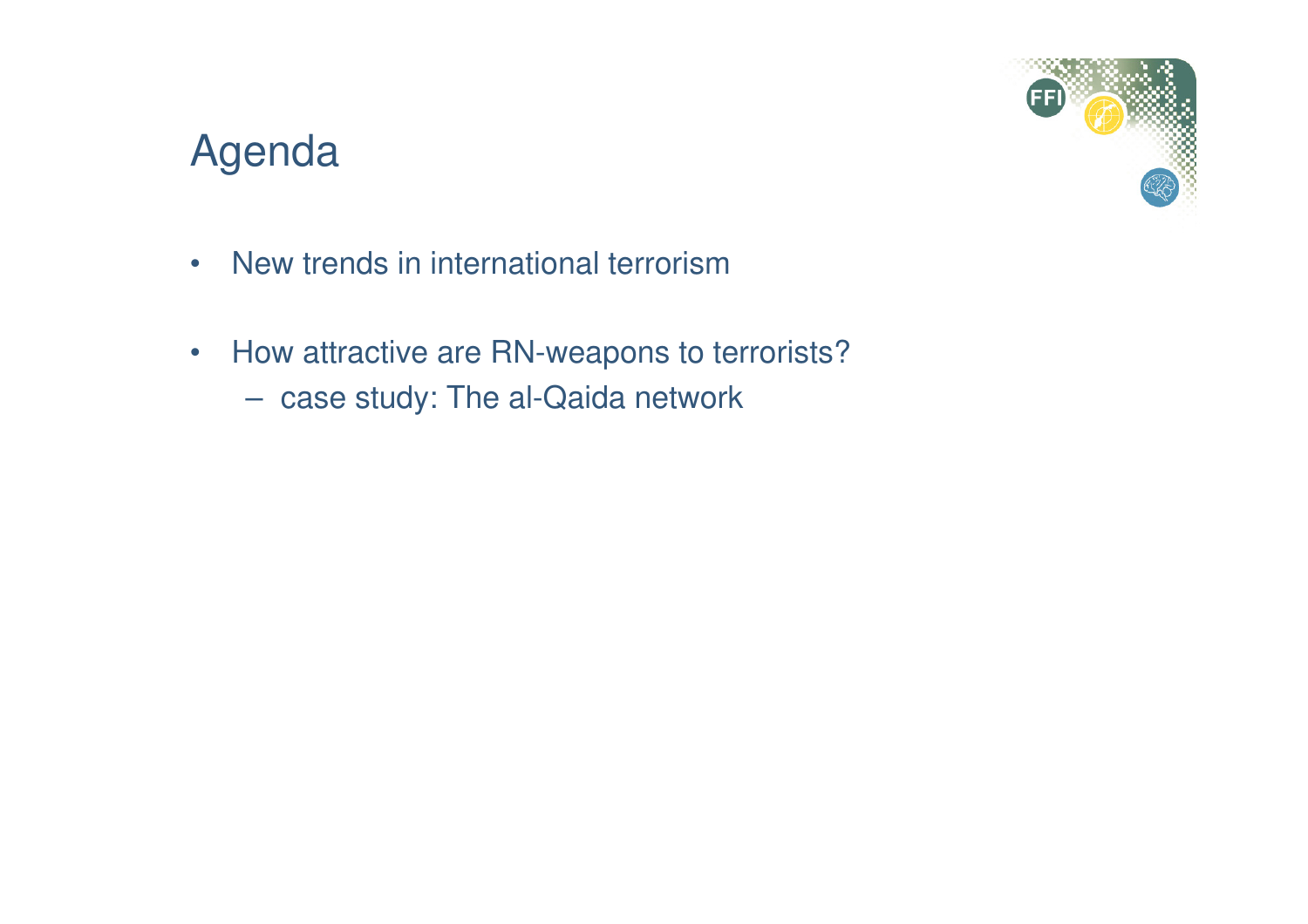# New trends in international terrorism



### **1985**

#### **"Terrorists want a lot of people watching, not a lot of people dead."**

 RAND Corporation's terrorism –emeritus Brian Jenkins

# **1994**

**"Today's terrorists don't want a seat at the table, they want to destroy the table and everyone sitting at it"**

> – Former CIA Chief R. James **Woolsey**

Quote from Brian Jenkins, "Will Terrorists Go Nuclear?" Orbis 29 (3) (Fall 1985), p.511.

Quote from "Countering the Changing Threat of International Terrorism," *Report from the* National Commission on Terrorism, June 2000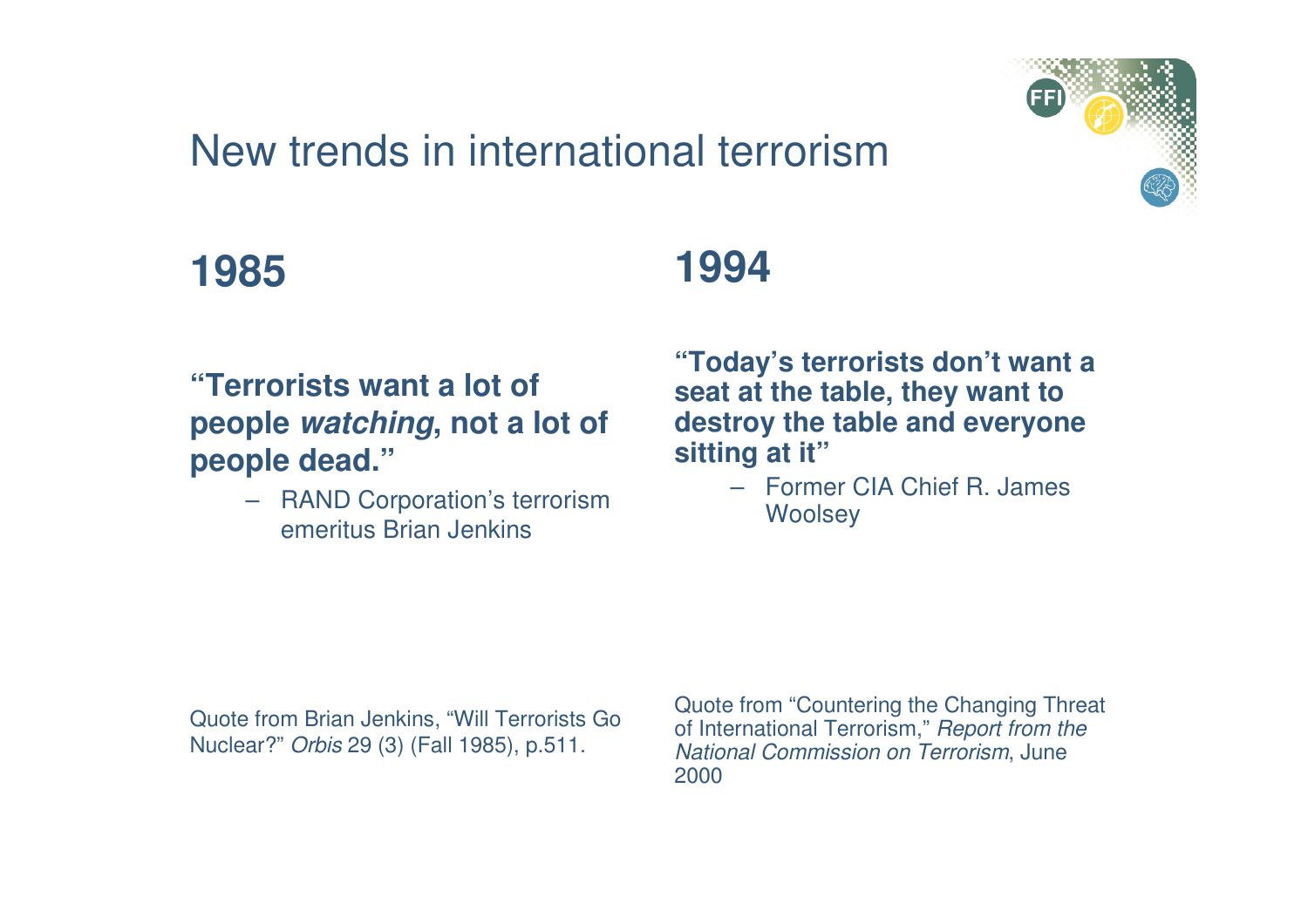# Why would terrorists want to use RN?



Three common arguments presented by al-Qaida:

- $\bullet$ Balance of power
- $\bullet$ Revenge/punishment
- • Create fear/disruption to get attention, not necessarily to kill many people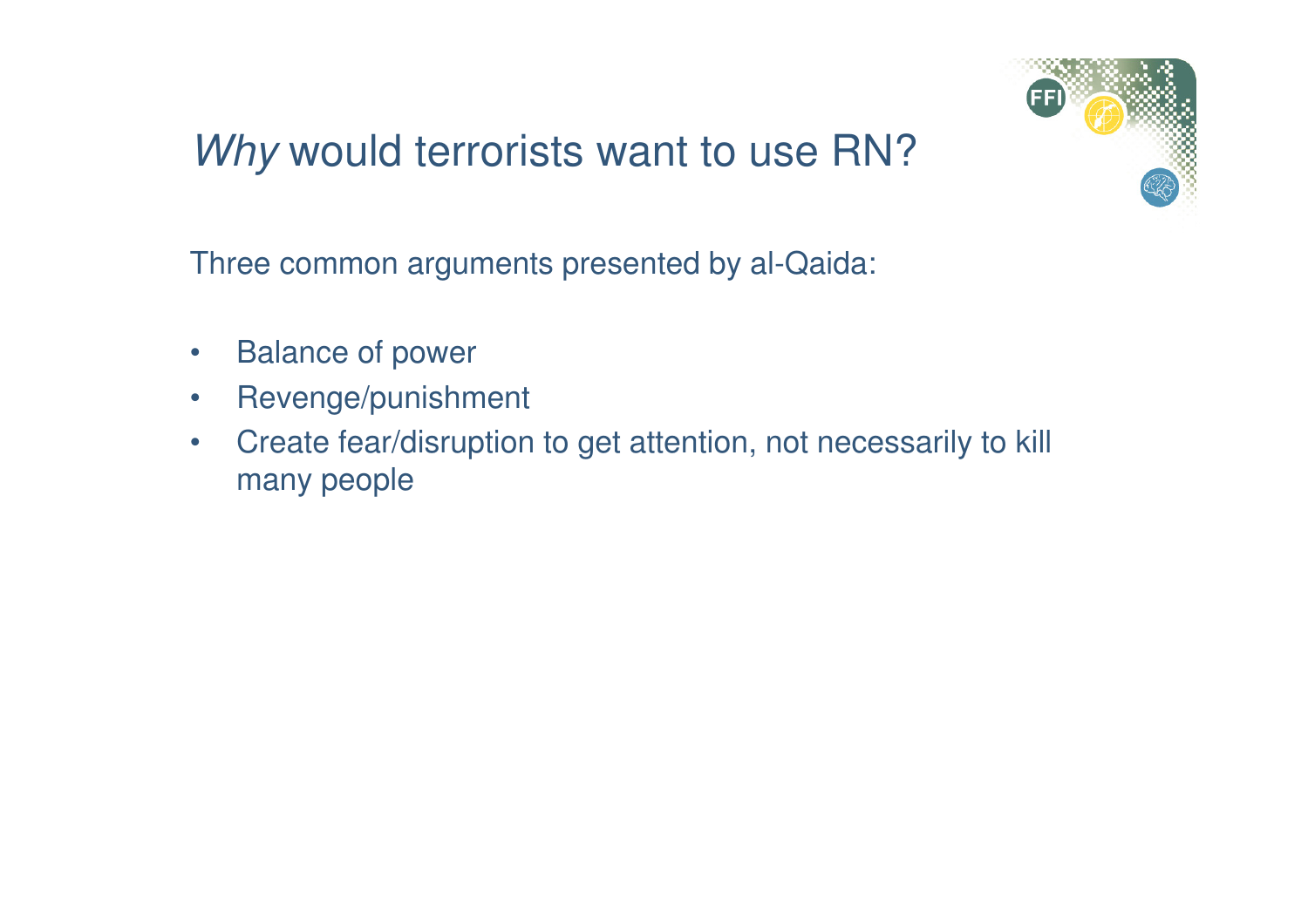### Case: Al-Qaida

#### **1. Balance of power**

"Acquiring [chemial and nuclear] weaponsfor the defence of Muslims is a religious duty [...]. It would be a sin for Muslims not to try to possess the weapons that would prevent the infidels from inflicting harm on ${\it M}$ us ${\it lims."}$  (Osama bin Laden, 1998)

"In their countries, we have to use WMD in terrorism. [...] Because between us andthese people there has to be a strategic  $\emph{balance.}''$  (Abu Mus'ab al-Suri, Sept 1999)



**Osama bin Laden**



**Screen grab of al-Suri's video-tapedlectures in Kabul, Afghanistan, 2000**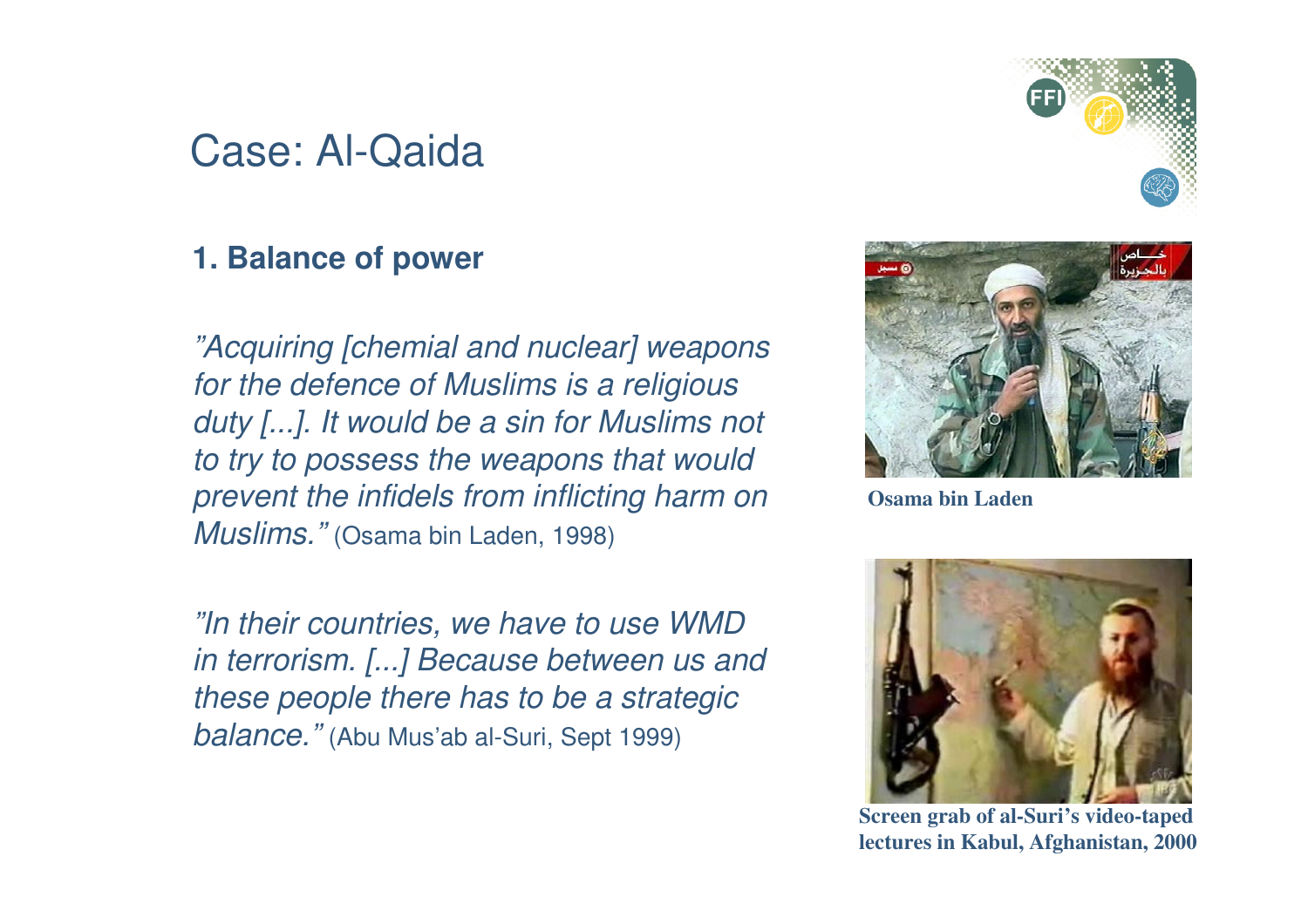## Case: Al-Qaida



#### **2. Revenge/punishment ("equal retaliation")**

"We have not reached parity with them. We have the right to kill four million Americans, two million of them children, and to exile twice as many and wound and cripple hundreds of thousands."(Sulayman Abu al-Ghayt, 2002)

"The attack against it [the United States] by WMD is accepted, since Allah said: "If you are attacked you should attack your aggressor by identical force."

(Shaykh Nasir bin Hamd al Fahd, 2003)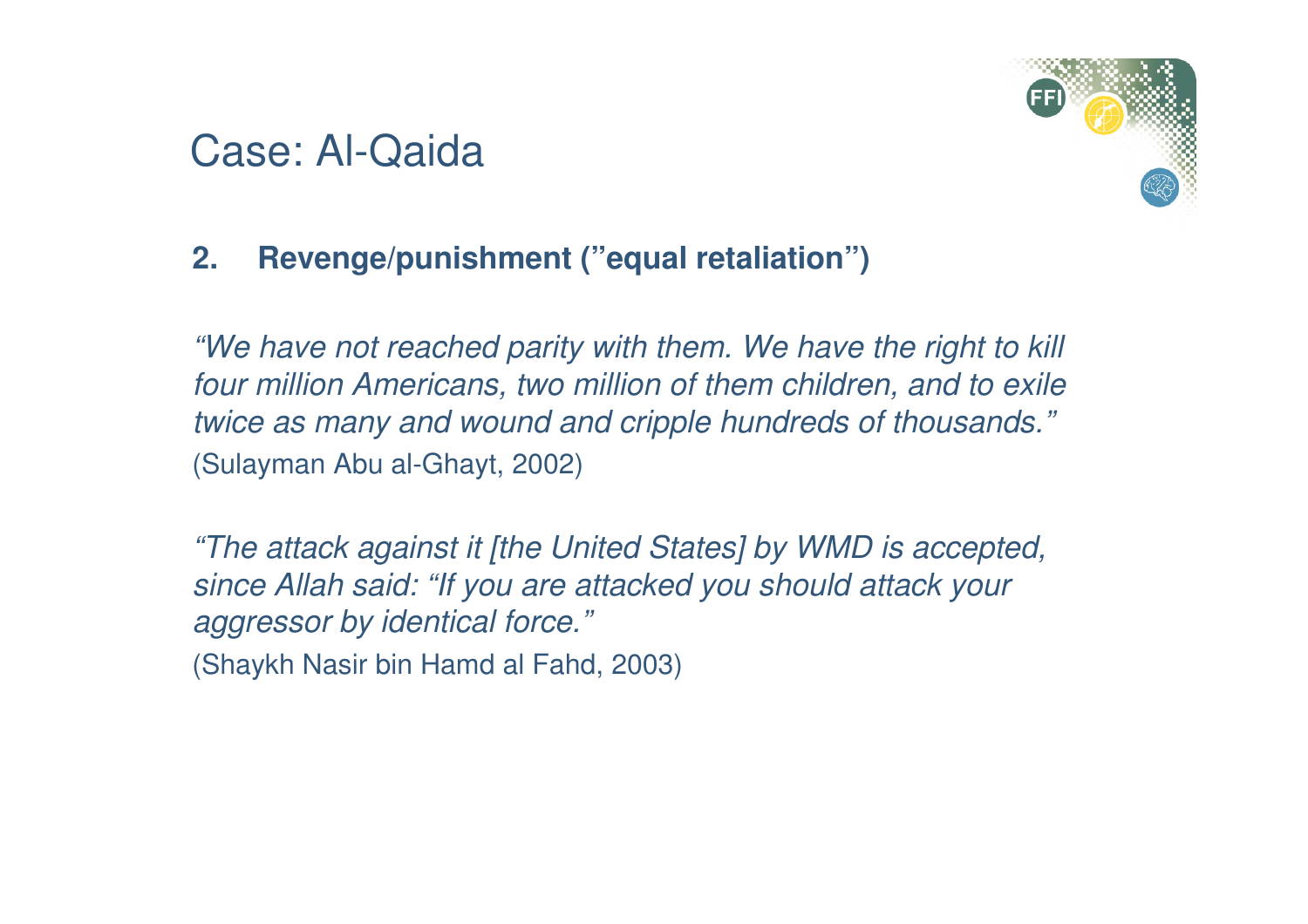## Case: Al-Qaida

#### **3. Fear/disruption**

Shura council discussions (late 1990s)

The Dhiren Barot case (2004)

Internet propaganda (2008)



**The movie "Nuclear Jihad", produced by al-Qaida sympathizers and posted on the Internet, May 2008**